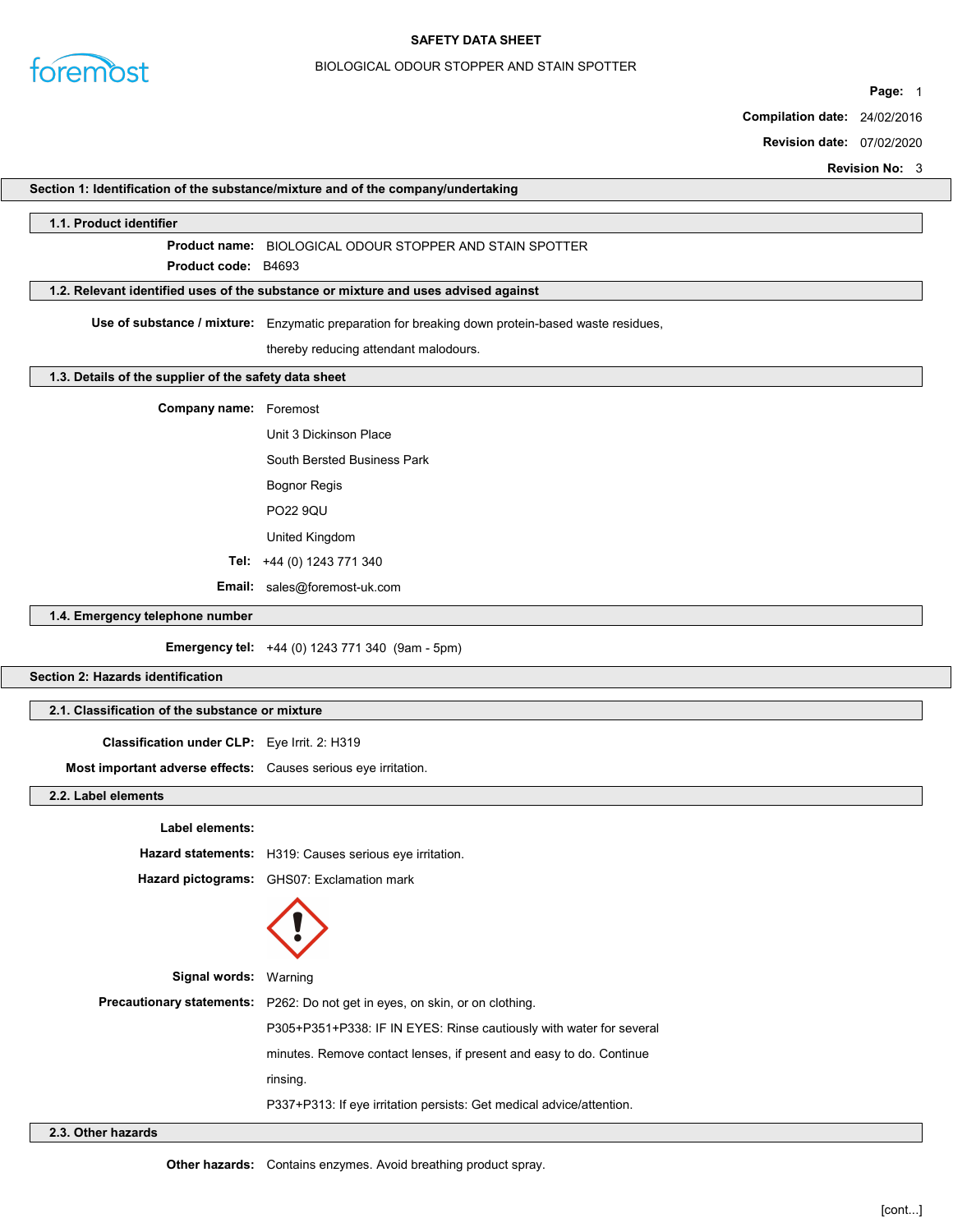#### BIOLOGICAL ODOUR STOPPER AND STAIN SPOTTER

### PBT: This product is not identified as a PBT/vPvB substance.

#### Section 3: Composition/information on ingredients

## 3.2. Mixtures

## Hazardous ingredients:

PROPAN-2-OL - REACH registered number(s): 01-2119457558-25-XXXX

| <b>EINECS</b> | CAS     | PBT / WEL | <b>CLP Classification</b>                                  | Percent |
|---------------|---------|-----------|------------------------------------------------------------|---------|
| 200-661-7     | 67-63-0 |           | Flam. Lig. 2: H225; Eye Irrit. 2: H319; STOT<br>SE 3: H336 | 1-5%    |

### ALCOHOLS C9-C11, ETHOXYLATED - REACH registered number(s): EXEMPT FROM REACH

| $\therefore$ H318<br>68439-46-3<br>H302: Eve Dam.<br>10,<br>Acute<br>Tox.<br>. .<br>$\overline{\phantom{a}}$<br>u. i<br>$\cdots$ |
|----------------------------------------------------------------------------------------------------------------------------------|
|----------------------------------------------------------------------------------------------------------------------------------|

#### Section 4: First aid measures

## 4.1. Description of first aid measures

Skin contact: Wash immediately with plenty of soap and water.

Eye contact: Immediately flush eyes with plenty of water. Remove contact lenses, if

present and easy to do. Continue rinsing. If irritation develops get medical

attention.

Ingestion: Rinse mouth and throat with water and give sips of water to drink.

Inhalation: Remove victim to fresh air and seek medical attention if symptoms occur.

#### 4.2. Most important symptoms and effects, both acute and delayed

Skin contact: There may be irritation and redness at the site of contact.

Eye contact: There may be irritation and redness. The eyes may water profusely.

Ingestion: There may be soreness and redness of the mouth and throat.

Inhalation: There may be irritation of the throat with a feeling of tightness in the chest.

Exposure may cause coughing or wheezing.

Delayed / immediate effects: Immediate effects can be expected after short-term exposure.

### 4.3. Indication of any immediate medical attention and special treatment needed

Immediate / special treatment: Not applicable.

## Section 5: Fire-fighting measures

5.1. Extinguishing media

Extinguishing media: Suitable extinguishing media for the surrounding fire should be used. Use

water spray to cool containers.

# 5.2. Special hazards arising from the substance or mixture

#### Exposure hazards: Not applicable.

#### 5.3. Advice for fire-fighters

Advice for fire-fighters: Wear self-contained breathing apparatus. Wear protective clothing to

prevent contact with skin and eyes.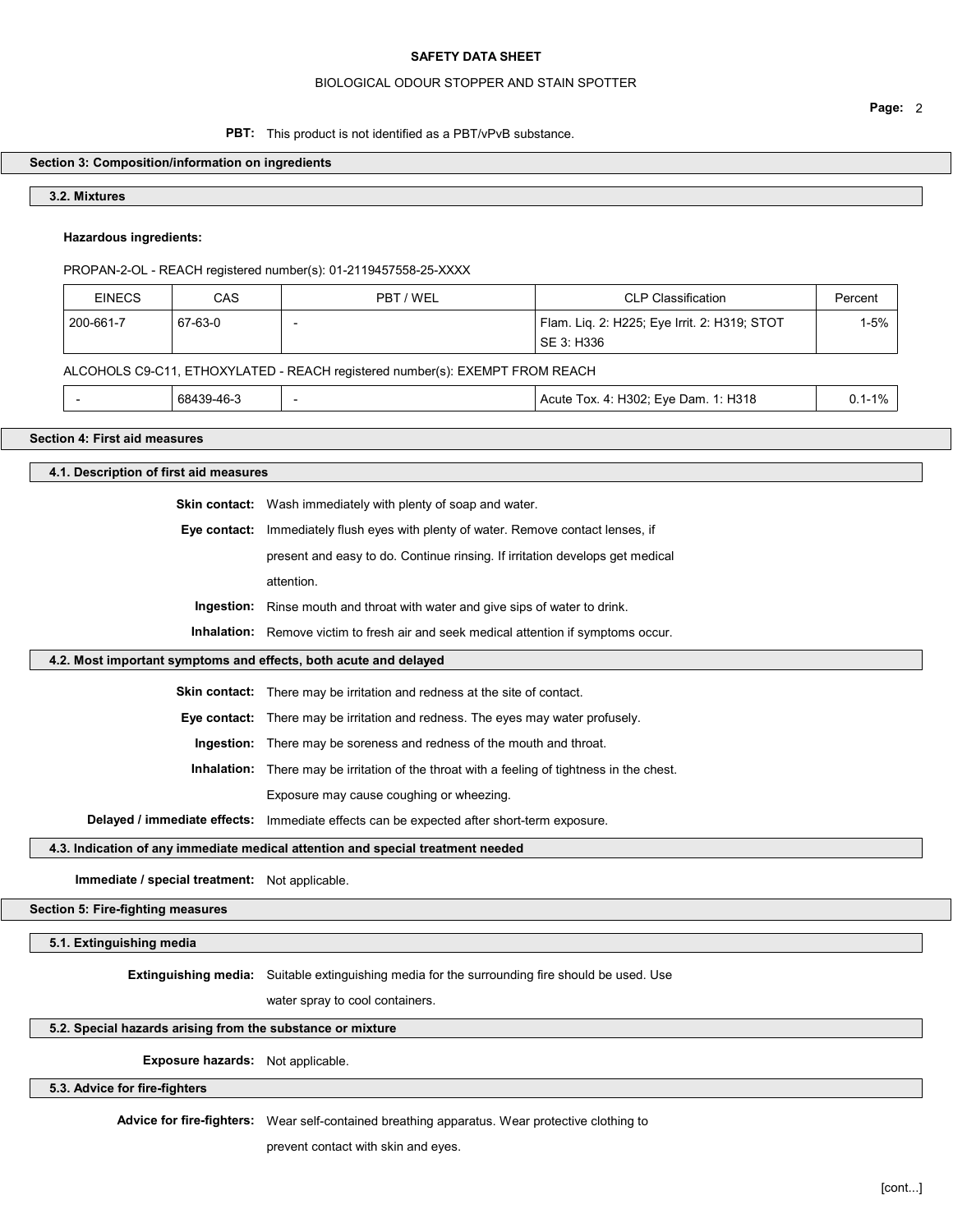### BIOLOGICAL ODOUR STOPPER AND STAIN SPOTTER

#### Page: 3

## Section 6: Accidental release measures

### 6.1. Personal precautions, protective equipment and emergency procedures

Personal precautions: Refer to section 8 of SDS for personal protection details.

### 6.2. Environmental precautions

Environmental precautions: No special environmental concerns.

### 6.3. Methods and material for containment and cleaning up

Clean-up procedures: Wash the spillage site with large amounts of water.

#### 6.4. Reference to other sections

Reference to other sections: Refer to section 8 of SDS.

### Section 7: Handling and storage

### 7.1. Precautions for safe handling

Handling requirements: Ensure there is sufficient ventilation of the area.

## 7.2. Conditions for safe storage, including any incompatibilities

Storage conditions: Store in a cool, well ventilated area. Keep container tightly closed.

Suitable packaging: Not applicable.

### 7.3. Specific end use(s)

Specific end use(s): No data available.

#### Section 8: Exposure controls/personal protection

8.1. Control parameters

### Hazardous ingredients:

#### PROPAN-2-OL

| Workplace exposure limits: |            | Respirable dust |            |              |
|----------------------------|------------|-----------------|------------|--------------|
| State                      | 8 hour TWA | 15 min. STEL    | 8 hour TWA | 15 min. STEL |
| UK                         | 999 mg/m3  | $1250$ mg/m $3$ |            |              |

### DNEL/PNEC Values

DNEL / PNEC No data available.

#### 8.2. Exposure controls

|                                         | <b>Engineering measures:</b> Ensure there is sufficient ventilation of the area.                   |  |
|-----------------------------------------|----------------------------------------------------------------------------------------------------|--|
|                                         | <b>Respiratory protection:</b> Respiratory protection not required. Use in a well ventilated area. |  |
| <b>Hand protection:</b> Not applicable. |                                                                                                    |  |
|                                         | <b>Eye protection:</b> Avoid contact with the eyes.                                                |  |
| <b>Skin protection:</b> Not applicable. |                                                                                                    |  |
|                                         | <b>Environmental:</b> The floor of the storage room must be impermeable to prevent the escape of   |  |
|                                         | liauids.                                                                                           |  |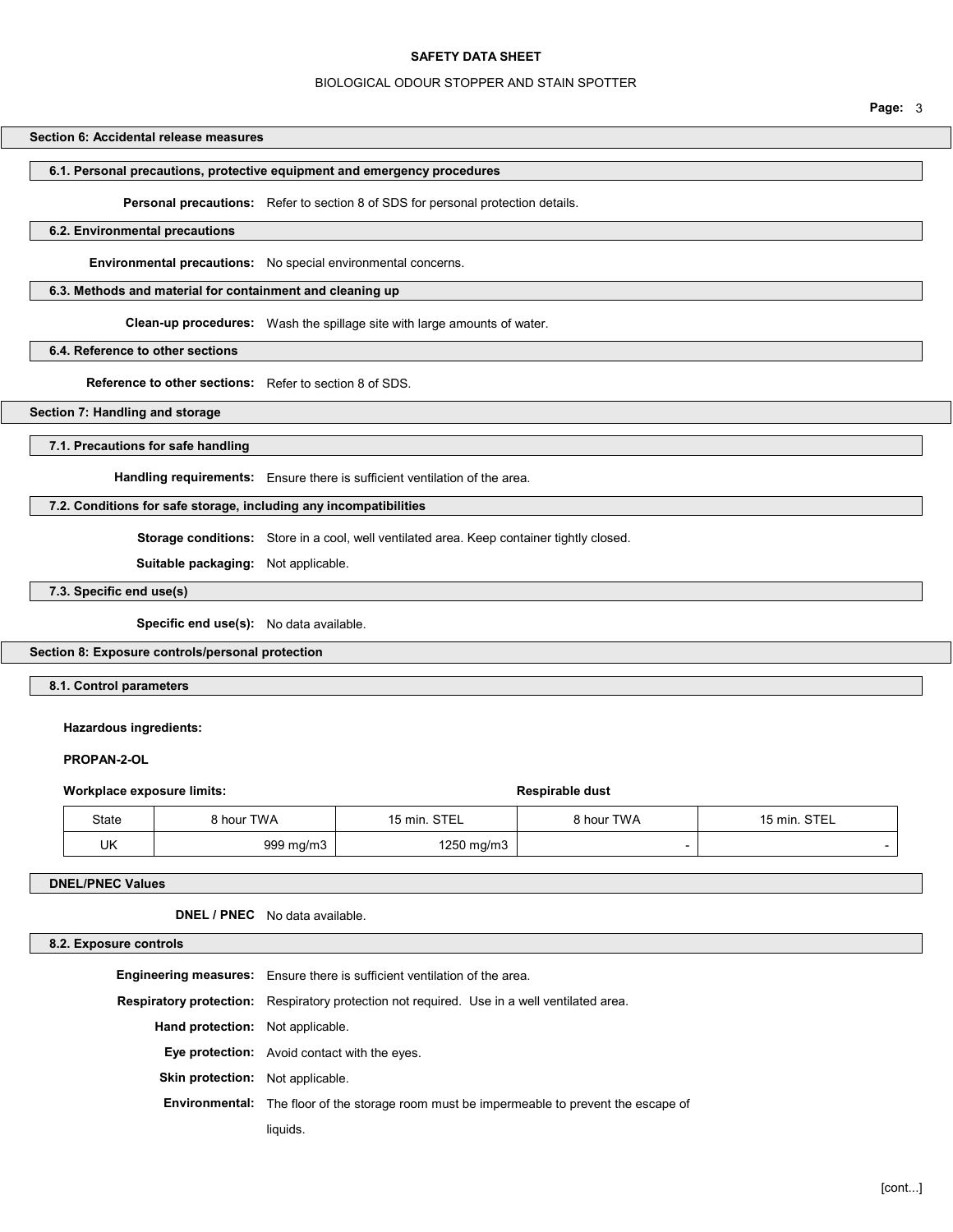### BIOLOGICAL ODOUR STOPPER AND STAIN SPOTTER

Page: 4

### Section 9: Physical and chemical properties

| 9.1. Information on basic physical and chemical properties |                                                                                      |                                     |  |  |
|------------------------------------------------------------|--------------------------------------------------------------------------------------|-------------------------------------|--|--|
|                                                            | <b>State:</b> Liquid                                                                 |                                     |  |  |
|                                                            | <b>Colour:</b> Colourless                                                            |                                     |  |  |
|                                                            | <b>Odour:</b> Pleasant                                                               |                                     |  |  |
| <b>Evaporation rate:</b> No data available.                |                                                                                      |                                     |  |  |
|                                                            | <b>Oxidising:</b> No data available.                                                 |                                     |  |  |
| <b>Solubility in water:</b> Soluble                        |                                                                                      |                                     |  |  |
|                                                            | Viscosity: No data available.                                                        |                                     |  |  |
| <b>Boiling point/range°C:</b> >100                         | Melting point/range $°C: >0$                                                         |                                     |  |  |
| Flammability limits %: lower: No data available.           |                                                                                      | upper: No data available.           |  |  |
|                                                            | Part.coeff. n-octanol/water: No data available.<br>Flash point°C: No data available. |                                     |  |  |
| Autoflammability°C: No data available.                     |                                                                                      | Vapour pressure: No data available. |  |  |
| Relative density: 1.01 g/cm3                               |                                                                                      | pH: 6-7                             |  |  |
|                                                            | <b>VOC g/l:</b> No data available.                                                   |                                     |  |  |

9.2. Other information

Other information: No data available.

Section 10: Stability and reactivity

10.1. Reactivity

Reactivity: Stable under recommended transport or storage conditions.

10.2. Chemical stability

Chemical stability: Stable under normal conditions.

10.3. Possibility of hazardous reactions

Hazardous reactions: Hazardous reactions will not occur under normal transport or storage

conditions. Decomposition may occur on exposure to conditions or materials

listed below.

10.4. Conditions to avoid

Conditions to avoid: Heat.

10.5. Incompatible materials

Materials to avoid: Strong oxidising agents. Strong acids.

10.6. Hazardous decomposition products

Haz. decomp. products: No data available.

Section 11: Toxicological information

11.1. Information on toxicological effects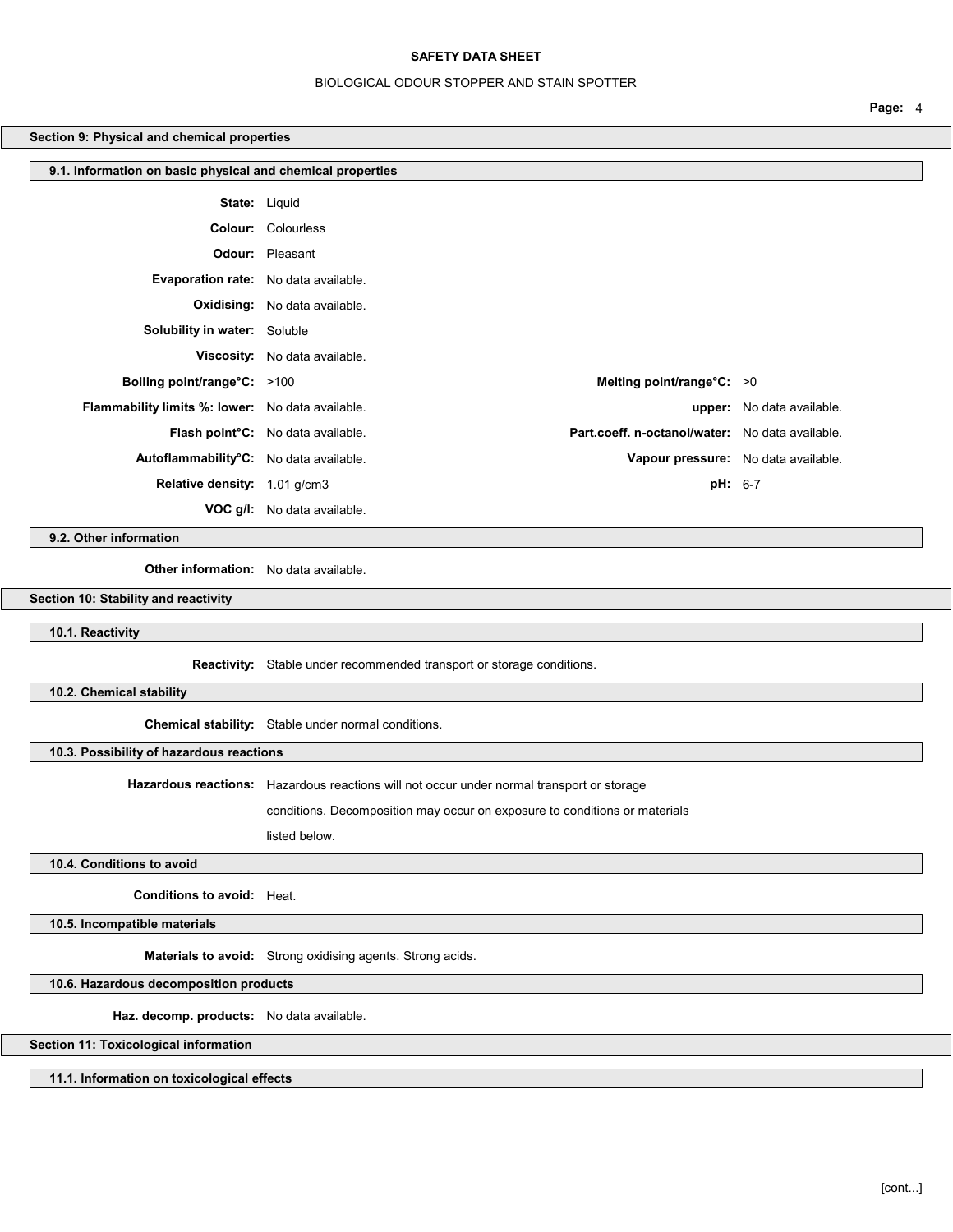### BIOLOGICAL ODOUR STOPPER AND STAIN SPOTTER

#### Hazardous ingredients:

### PROPAN-2-OL

| <b>IVN</b> | <b>RAT</b> | LD50        | 1088 | mg/kg      |
|------------|------------|-------------|------|------------|
| ORL        | <b>MUS</b> | LD50        |      | 3600 mg/kg |
| ORL        | <b>RAT</b> | LD50        |      | 5045 mg/kg |
| SCU        | <b>MUS</b> | <b>LDLO</b> | 6    | gm/kg      |

#### Relevant hazards for product:

| Hazard                                                         | Route | <b>Basis</b>      |
|----------------------------------------------------------------|-------|-------------------|
| $\overline{\phantom{0}}$<br>າaαe/irritation<br>$\cdot$ $\cdot$ | OPT   | calculated<br>. . |

Symptoms / routes of exposure

Skin contact: There may be irritation and redness at the site of contact.

Eye contact: There may be irritation and redness. The eyes may water profusely.

Ingestion: There may be soreness and redness of the mouth and throat.

Inhalation: There may be irritation of the throat with a feeling of tightness in the chest.

Exposure may cause coughing or wheezing.

Delayed / immediate effects: Immediate effects can be expected after short-term exposure.

## Section 12: Ecological information

12.1. Toxicity

Ecotoxicity values: No data available.

12.2. Persistence and degradability

Persistence and degradability: Biodegradable.

12.3. Bioaccumulative potential

Bioaccumulative potential: Bioaccumulation potential.

12.4. Mobility in soil

Mobility: Readily absorbed into soil.

12.5. Results of PBT and vPvB assessment

PBT identification: This product is not identified as a PBT/vPvB substance.

#### 12.6. Other adverse effects

Other adverse effects: Negligible ecotoxicity.

Section 13: Disposal considerations

### 13.1. Waste treatment methods

| <b>Disposal operations:</b> Transfer to a suitable container and arrange for collection by specialised |  |
|--------------------------------------------------------------------------------------------------------|--|
| disposal company.                                                                                      |  |
| <b>Disposal of packaging:</b> Dispose of as normal industrial waste.                                   |  |
| <b>NB:</b> The user's attention is drawn to the possible existence of regional or                      |  |
| national regulations regarding disposal.                                                               |  |

Page: 5